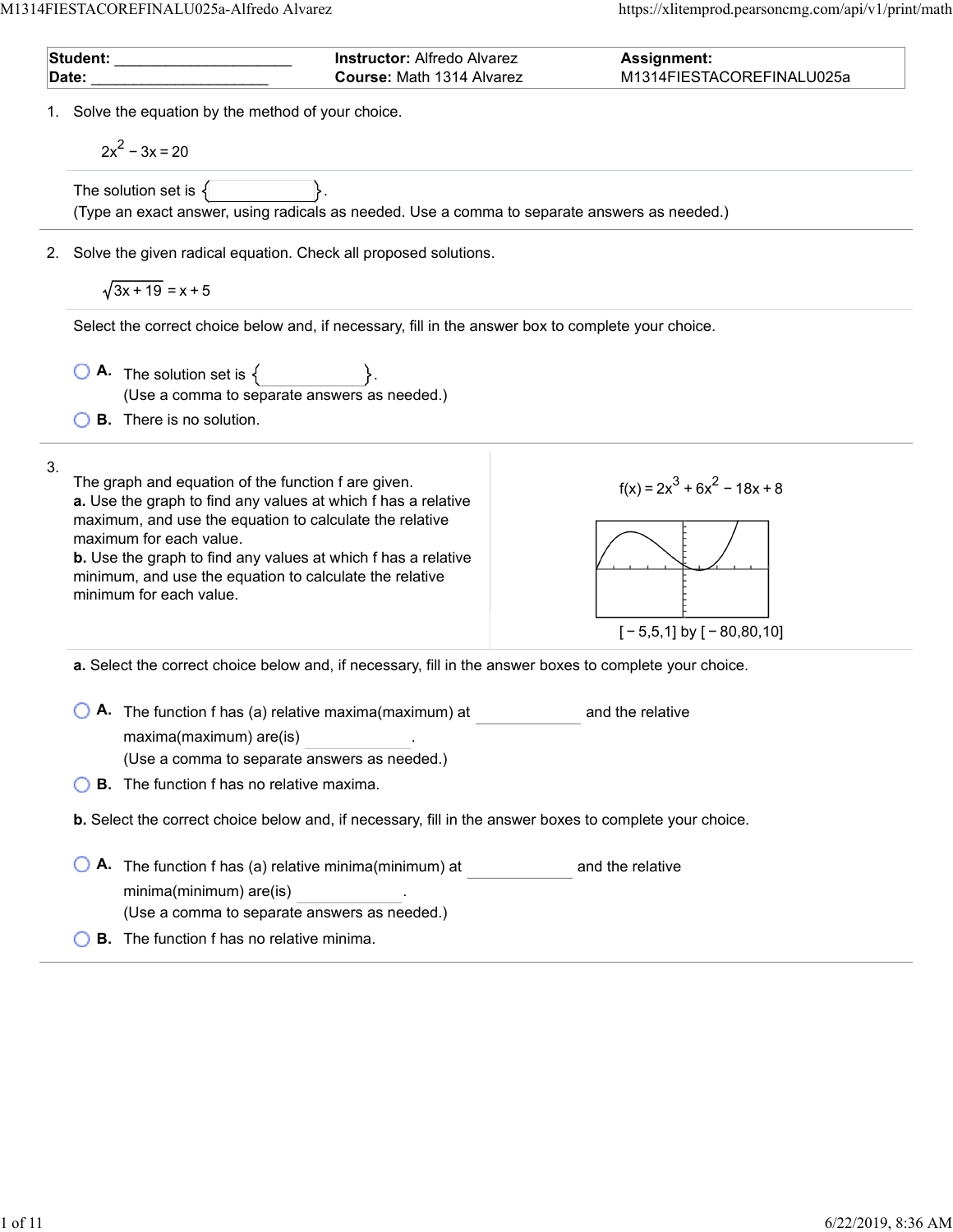



7. Find the domain of the function.

$$
f(x) = \sqrt{24 - 4x}
$$

What is the domain of f?

(Type your answer in interval notation.)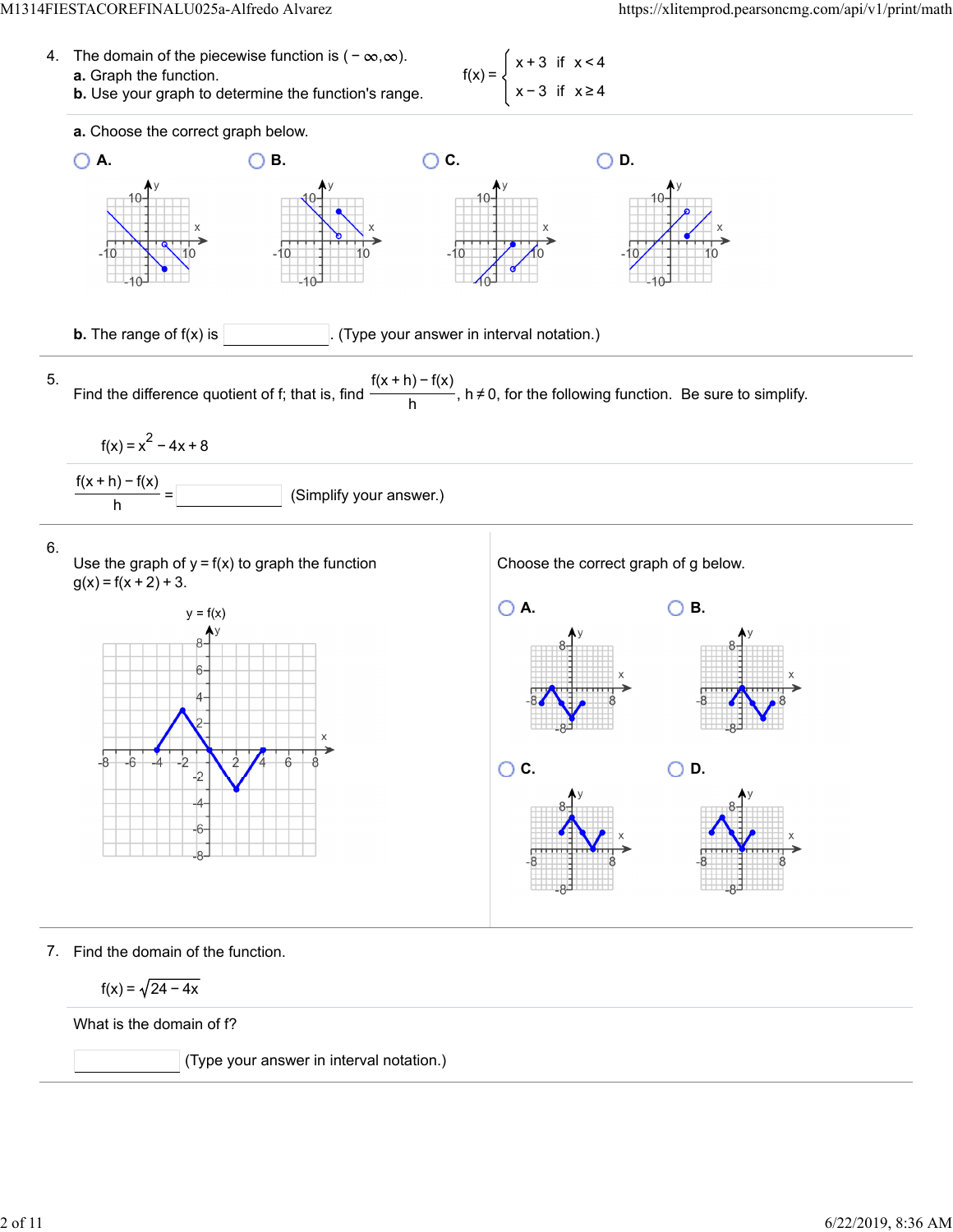8. For  $f(x) = x + 1$  and  $g(x) = 5x + 4$ , find the following functions.

|     | <b>a.</b> (f $\circ$ g)(x); <b>b.</b> (g $\circ$ f)(x); <b>c.</b> (f $\circ$ g)(0); <b>d.</b> (g $\circ$ f)(0)            |  |                 |  |      |      |       |               |           |                |               |    |
|-----|---------------------------------------------------------------------------------------------------------------------------|--|-----------------|--|------|------|-------|---------------|-----------|----------------|---------------|----|
|     | <b>a.</b> $(f \circ g)(x) =$<br>(Simplify your answer.)                                                                   |  |                 |  |      |      |       |               |           |                |               |    |
|     | <b>b.</b> $(g \circ f)(x) =$<br>(Simplify your answer.)                                                                   |  |                 |  |      |      |       |               |           |                |               |    |
|     | <b>c.</b> $(f \circ g)(0) =$                                                                                              |  |                 |  |      |      |       |               |           |                |               |    |
|     | <b>d.</b> $(g \circ f)(0) =$                                                                                              |  |                 |  |      |      |       |               |           |                |               |    |
|     | 9. Find the distance between the pair of points.                                                                          |  |                 |  |      |      |       |               |           |                |               |    |
|     | $(9,9)$ and $(14,21)$                                                                                                     |  |                 |  |      |      |       |               |           |                |               |    |
|     | The distance between the points is<br>units.<br>(Round to two decimal places as needed.)                                  |  |                 |  |      |      |       |               |           |                |               |    |
|     | 10. Find the midpoint of the line segment with the given endpoints.                                                       |  |                 |  |      |      |       |               |           |                |               |    |
|     | $(2,4)$ and $(6,10)$                                                                                                      |  |                 |  |      |      |       |               |           |                |               |    |
|     |                                                                                                                           |  |                 |  |      |      |       |               |           |                |               |    |
|     | The midpoint of the segment is<br>(Type an ordered pair.)                                                                 |  |                 |  |      |      |       |               |           |                |               |    |
|     | Complete the square and write the equation of the circle in<br>standard form. Then determine the center and radius of the |  |                 |  |      |      |       |               |           |                |               |    |
|     | circle to graph the equation.                                                                                             |  |                 |  |      |      | 8-    |               |           |                |               |    |
|     | $x^{2} + y^{2} + 4x + 10y + 13 = 0$                                                                                       |  |                 |  |      |      | $6-$  |               |           |                |               |    |
| 11. |                                                                                                                           |  |                 |  |      |      | 4-    |               |           |                |               |    |
|     | The equation in standard form is                                                                                          |  |                 |  |      |      | $2-$  |               |           |                |               |    |
|     | (Simplify your answer.)                                                                                                   |  |                 |  |      |      |       |               |           |                |               | X  |
|     | Use the graphing tool to graph the circle.                                                                                |  | $-10$ $-8$ $-6$ |  | $-4$ | $-2$ | -2-1  | $\frac{1}{2}$ | $\dot{A}$ | $\overline{6}$ | $\frac{1}{8}$ | 10 |
|     |                                                                                                                           |  |                 |  |      |      |       |               |           |                |               |    |
|     |                                                                                                                           |  |                 |  |      |      | $-6-$ |               |           |                |               |    |
|     |                                                                                                                           |  |                 |  |      |      | -8-   |               |           |                |               |    |

 $\overline{\phantom{0}}$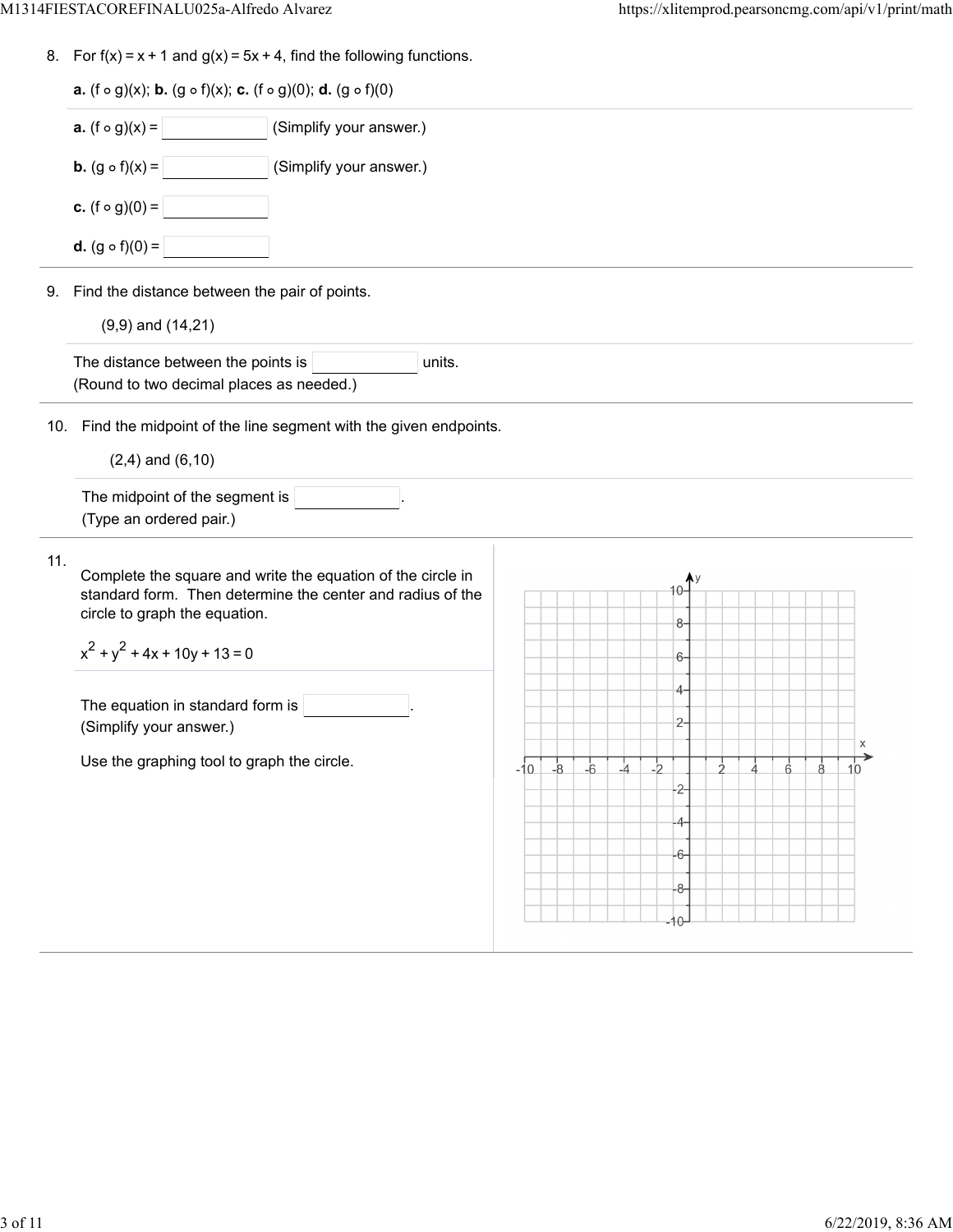| 12. | Use the vertex and intercepts to sketch the graph of the<br>quadratic function. Give the equation of the parabola's axis<br>of symmetry. Use the graph to determine the domain and<br>range of the function.<br>$f(x) = 10x - x^2 - 9$<br>Use the graphing tool to graph the equation. Use the vertex<br>and one of the intercepts to draw the graph.<br>The axis of symmetry is $ $<br>(Type an equation.)                                                                                                                                                                                                                             |       |    |  |  | 6.<br>$\overline{4}$<br>$2 -$<br>0-<br>8-<br>6-<br>4.<br>2- |  |  |  |    |  |
|-----|-----------------------------------------------------------------------------------------------------------------------------------------------------------------------------------------------------------------------------------------------------------------------------------------------------------------------------------------------------------------------------------------------------------------------------------------------------------------------------------------------------------------------------------------------------------------------------------------------------------------------------------------|-------|----|--|--|-------------------------------------------------------------|--|--|--|----|--|
|     | The domain of the function is<br>(Type your answer in interval notation.)<br>The range of the function is<br>(Type your answer in interval notation.)                                                                                                                                                                                                                                                                                                                                                                                                                                                                                   | $-10$ | -8 |  |  | 2-<br>$6 -$<br>8                                            |  |  |  | HΟ |  |
| 13. | Consider the function $f(x) = -3x^2 + 30x - 1$ .<br>Determine, without graphing, whether the function has a minimum value or a maximum value.<br>а.<br>Find the minimum or maximum value and determine where it occurs.<br>b.<br>Identify the function's domain and its range.<br>с.<br><b>Contract Contract Contract</b><br>value.<br><b>a.</b> The function has a $(1)$<br><b>b.</b> The minimum/maximum value is $\vert$<br>It occurs at $x =$<br>c. The domain of f is<br>(Type your answer in interval notation.)<br>The range of $f$ is $ $<br>(Type your answer in interval notation.)<br>$(1)$ $\bigcirc$<br>maximum<br>minimum |       |    |  |  |                                                             |  |  |  |    |  |
|     |                                                                                                                                                                                                                                                                                                                                                                                                                                                                                                                                                                                                                                         |       |    |  |  |                                                             |  |  |  |    |  |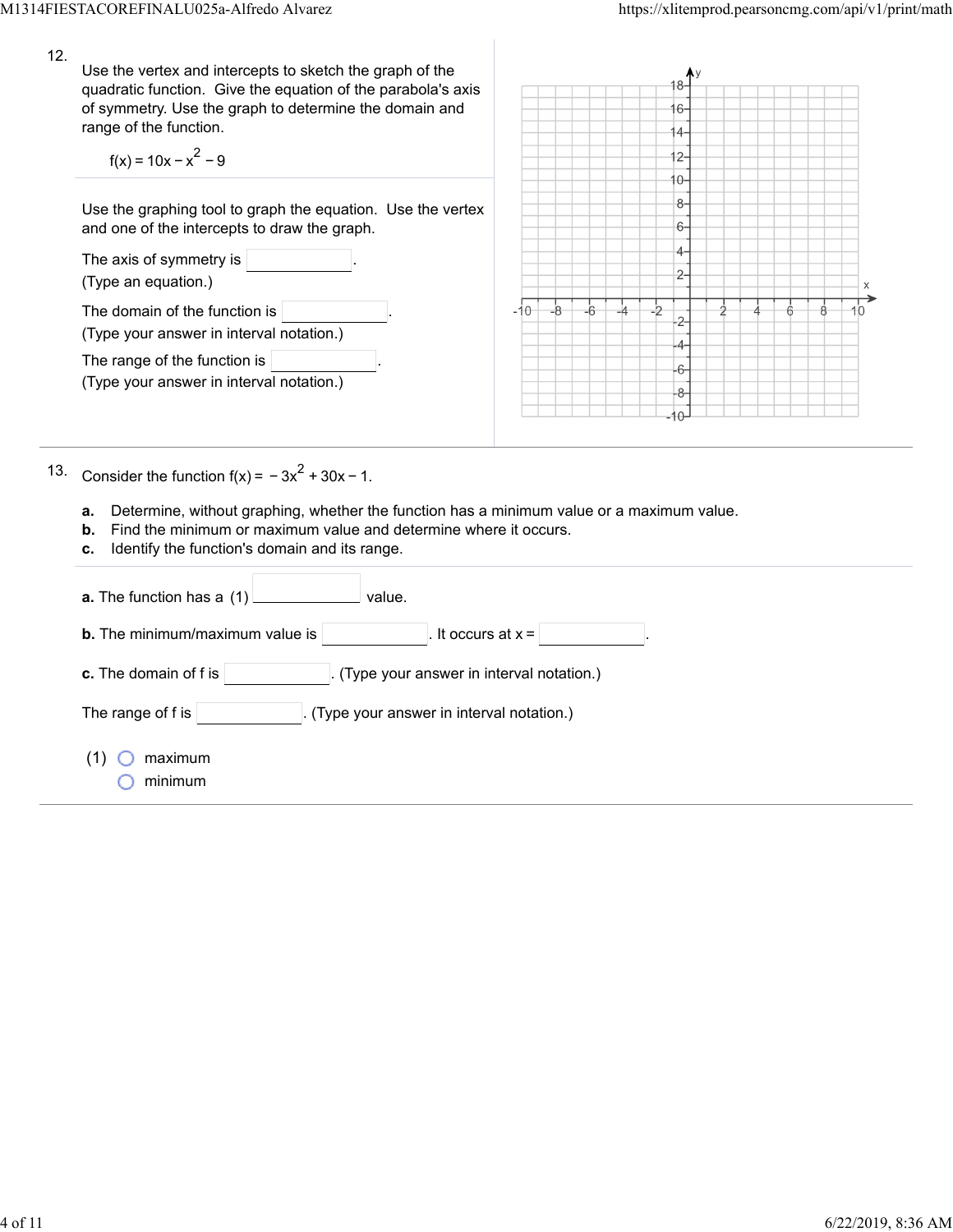- 14. The following equation is given.
	- $x^3 5x^2 9x + 45 = 0$
	- **a.** List all rational roots that are possible according to the Rational Zero Theorem.
	- (Use a comma to separate answers as needed.)
	- **b.** Use synthetic division to test several possible rational roots in order to identify one actual root.

| One rational root of the given equation is |  |
|--------------------------------------------|--|
| (Simplify your answer.)                    |  |

**c.** Use the root from part (**b.**) and solve the equation.

| The solution set of $x^3 - 5x^2 - 9x + 45 = 0$ is $\sqrt{ }$ |                                                                                                                         |  |
|--------------------------------------------------------------|-------------------------------------------------------------------------------------------------------------------------|--|
|                                                              | (Simplify your answer. Type an exact answer, using radicals as needed. Use integers or fractions for any numbers in the |  |
| expression. Use a comma to separate answers as needed.)      |                                                                                                                         |  |

15. Find the vertical asymptotes, if any, and the values of x corresponding to holes, if any, of the graph of the rational function.

$$
h(x) = \frac{x+3}{x(x-7)}
$$

Select the correct choice below and, if necessary, fill in the answer box to complete your choice. (Type an equation. Use a comma to separate answers as needed.)

**A.** The vertical asymptote(s) is(are) and hole(s) corresponding to

**B.** The vertical asymptote(s) is(are) . There are no holes.

**C.** There are no vertical asymptotes but there is(are) hole(s) corresponding to

**D.** There are no discontinuities.

.

16. Find the horizontal asymptote, if any, of the graph of the rational function.

$$
g(x) = \frac{18x^2}{9x^2 + 1}
$$

Select the correct choice below and, if necessary, fill in the answer box to complete your choice.

- **A.** The horizontal asymptote is . (Type an equation.)
- **B.** There is no horizontal asymptote.
- 17. Use properties of logarithms to expand the logarithmic expression as much as possible. Evaluate logarithmic expressions without using a calculator if possible.

$$
\ln\left[\frac{x^5\sqrt{x^2+1}}{\left(x+1\right)^2}\right]
$$

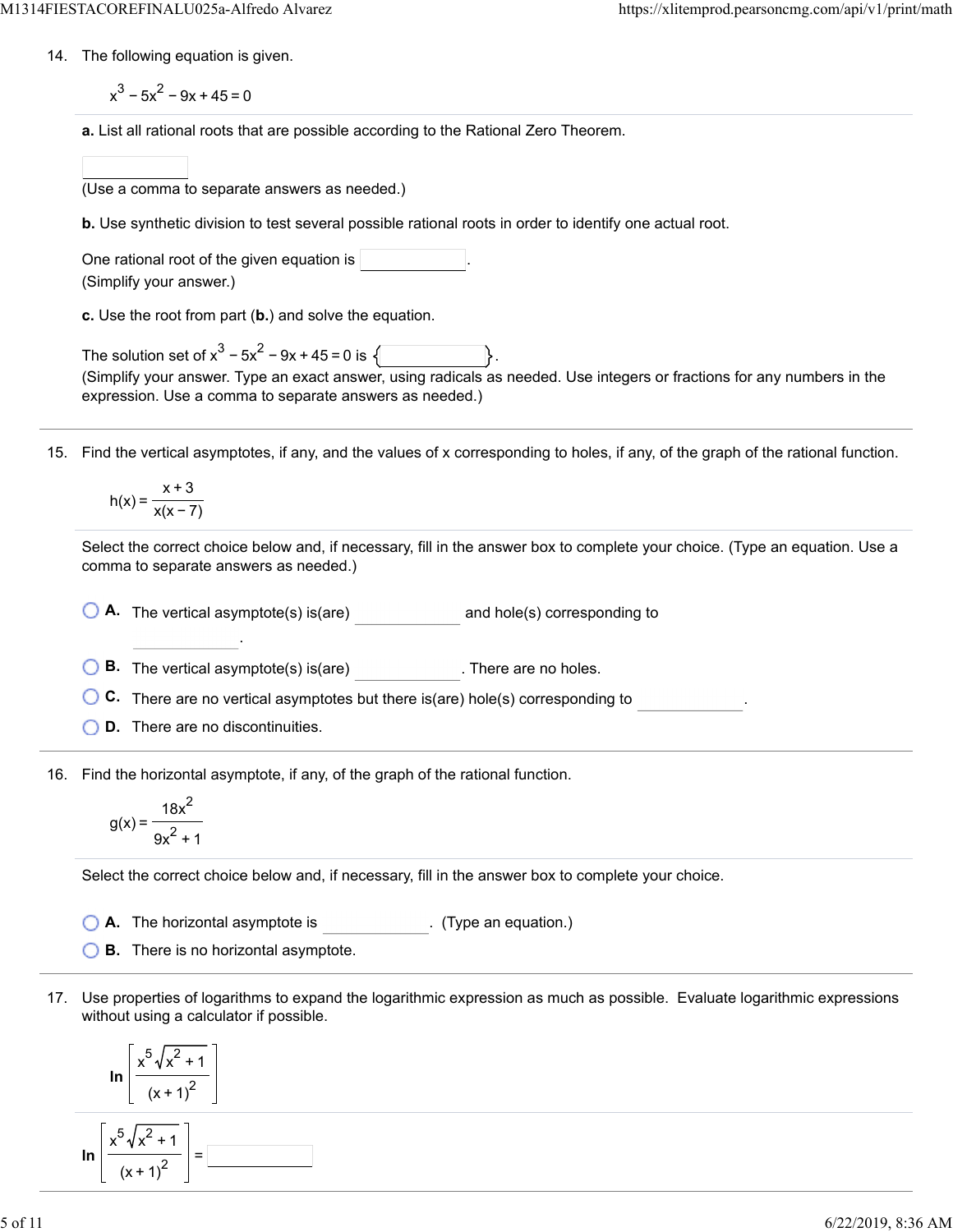18. Solve the following exponential equation by expressing each side as a power of the same base and then equating exponents.

 $9^{x+7}$  = 243<sup>x-8</sup>

The solution set is  $\{$ 

19. Solve the logarithmic equation. Be sure to reject any value of x that is not in the domain of the original logarithmic expressions. Give the exact answer.

**log**  $_6$ (x + 29) − **log**  $_6$ (x − 6) = 2

Select the correct choice below and, if necessary, fill in the answer box to complete your choice.

- $\bigcirc$  **A.** The solution set is  $\{$ (Simplify your answer. Use a comma to separate answers as needed.)
- **B.** There is no solution.
- 20. Solve the logarithmic equation. Be sure to reject any value of x that is not in the domain of the original logarithmic expressions. Give the exact answer.

**log**  $x + \log(x + 7) = \log 18$ 

Select the correct choice below and, if necessary, fill in the answer box to complete your choice.

- $\overline{A}$  The solution set is  $\{$ (Simplify your answer. Use a comma to separate answers as needed.)
- **B.** There is no solution.

21. Complete the table for a savings account subject to continuous compounding.

 $(A = Pe^{rt})$ 

| <b>Amount Invested</b> | <b>Annual Interest Rate</b> | <b>Accumulated Amount</b> | Time t in years |
|------------------------|-----------------------------|---------------------------|-----------------|
| \$5000                 | 10%                         | \$10,000                  |                 |

Let A represent the accumulated amount, P the amount invested, r the annual interest rate, and t the time. Find the time, t.

| t $\approx$ 1 |                                         | <i>vears</i> |  |
|---------------|-----------------------------------------|--------------|--|
|               | (Round to one decimal place as needed.) |              |  |

22. Solve the given system of equations.

 $x + y + 2z = -10$  $x + y + 7z = -20$  $x + 9y + 8z = -62$ 

Select the correct choice below and fill in any answer boxes within your choice.

, ,

**A.** There is one solution. The solution set is

) }. (Simplify your answers.)

**B.** There are infinitely many solutions.

**C.** There is no solution.

{(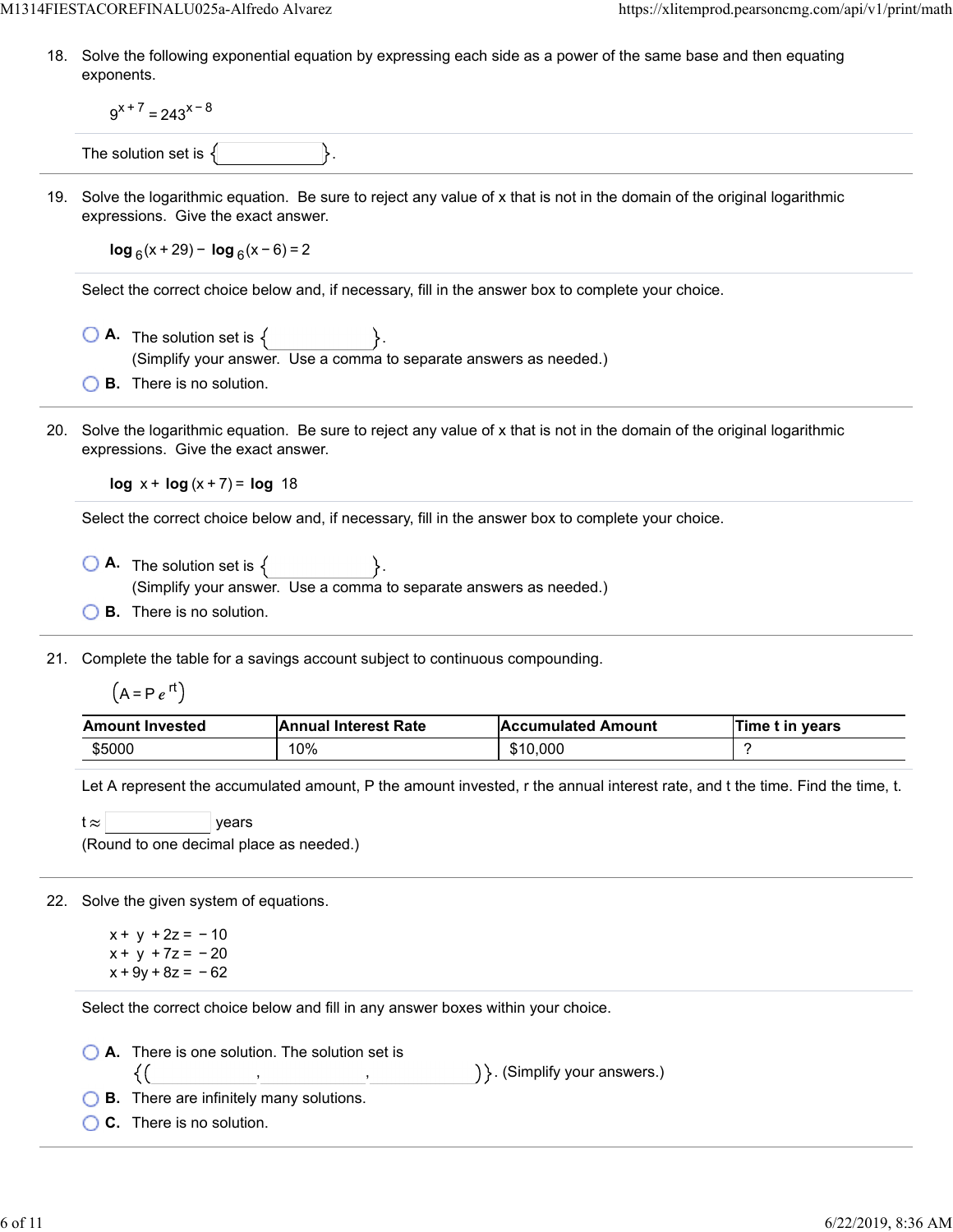23. Write the first four terms of the sequence whose general term is given.

$$
a_{n} = \frac{2n}{n+9}
$$
\n
$$
a_{1} = \boxed{\qquad \qquad \text{(Simplify your answer.)}}
$$
\n
$$
a_{2} = \boxed{\qquad \qquad \text{(Simplify your answer.)}}
$$
\n
$$
a_{3} = \boxed{\qquad \qquad \text{(Simplify your answer.)}}
$$
\n
$$
a_{4} = \boxed{\qquad \qquad \text{(Simplify your answer.)}}
$$
\n
$$
24.
$$
\n
$$
a_{5} = \boxed{\qquad \qquad \text{(Simplify your answer.)}}
$$
\n
$$
\sum_{k=1}^{3} k(k+1)
$$
\n
$$
k = 1
$$

25. Use the binomial theorem to expand the binomial.

$$
(3x-1)^3
$$
  

$$
(3x-1)^3 =
$$
 (Simplify your answer.)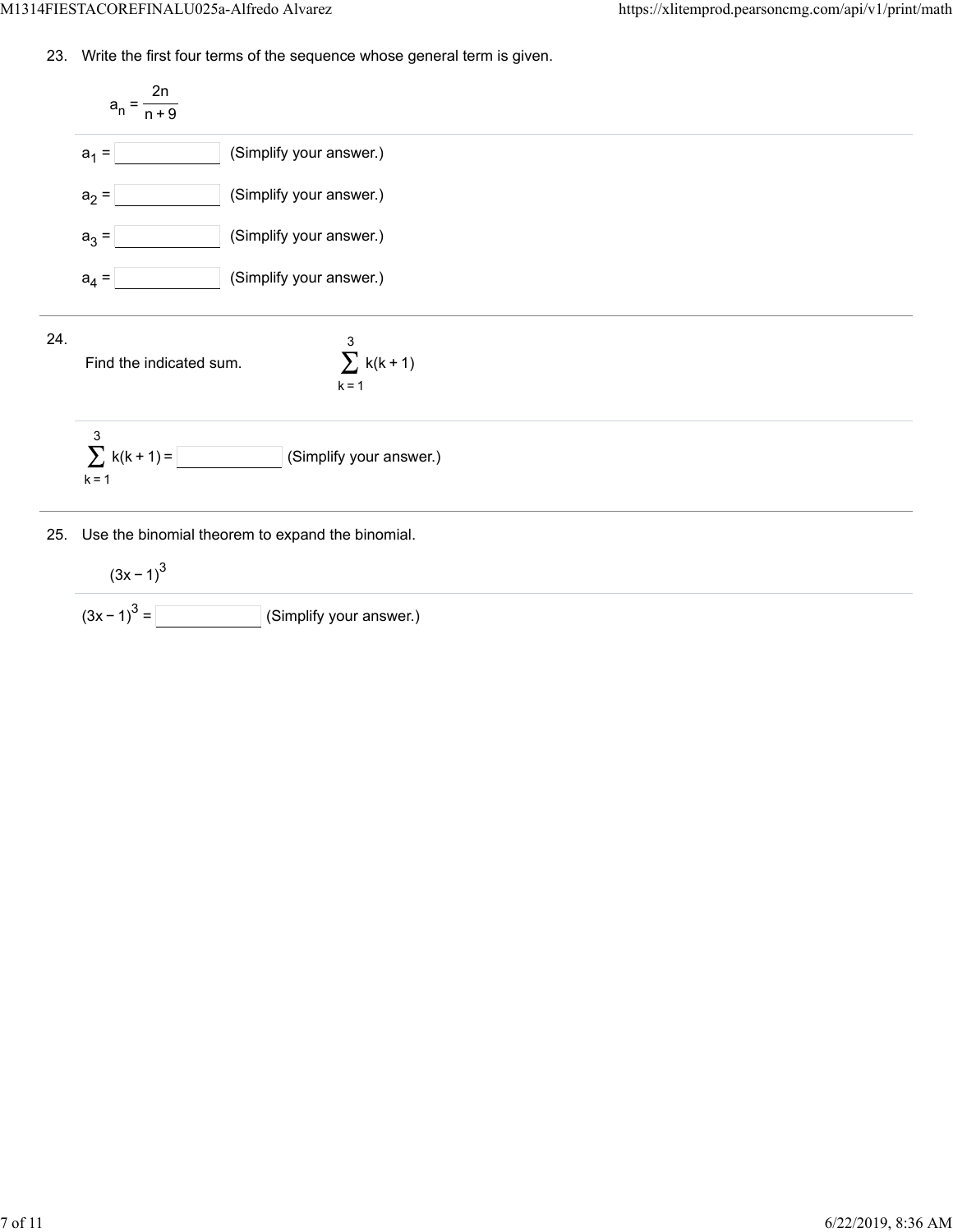1. 4, − 5 2 2. A. The solution set is  $\begin{cases} \begin{matrix} -1 \\ \end{matrix}$ . (Use a comma to separate answers as needed.) 3. A. The function f has (a) relative maxima(maximum) at  $\vert$   $\vert$   $\vert$   $\vert$   $\vert$   $\vert$  and the relative maxima(maximum) are(is) . **− 3 62** (Use a comma to separate answers as needed.) A. The function f has (a) relative minima(minimum) at  $\vert$  1  $\vert$  and the relative minima(minimum) are(is) . **1 − 2** (Use a comma to separate answers as needed.) 4.



D.

5. 2x + h − 4

| 6.<br>C<br>Х<br><del>U 11 11</del><br>────<br>-87<br>D. |  |
|---------------------------------------------------------|--|
| 7. $(-\infty, 6]$                                       |  |
| $8.5x + 5$                                              |  |
| $5x + 9$                                                |  |
| $\sqrt{5}$                                              |  |
| $\boldsymbol{9}$                                        |  |
| 9.13                                                    |  |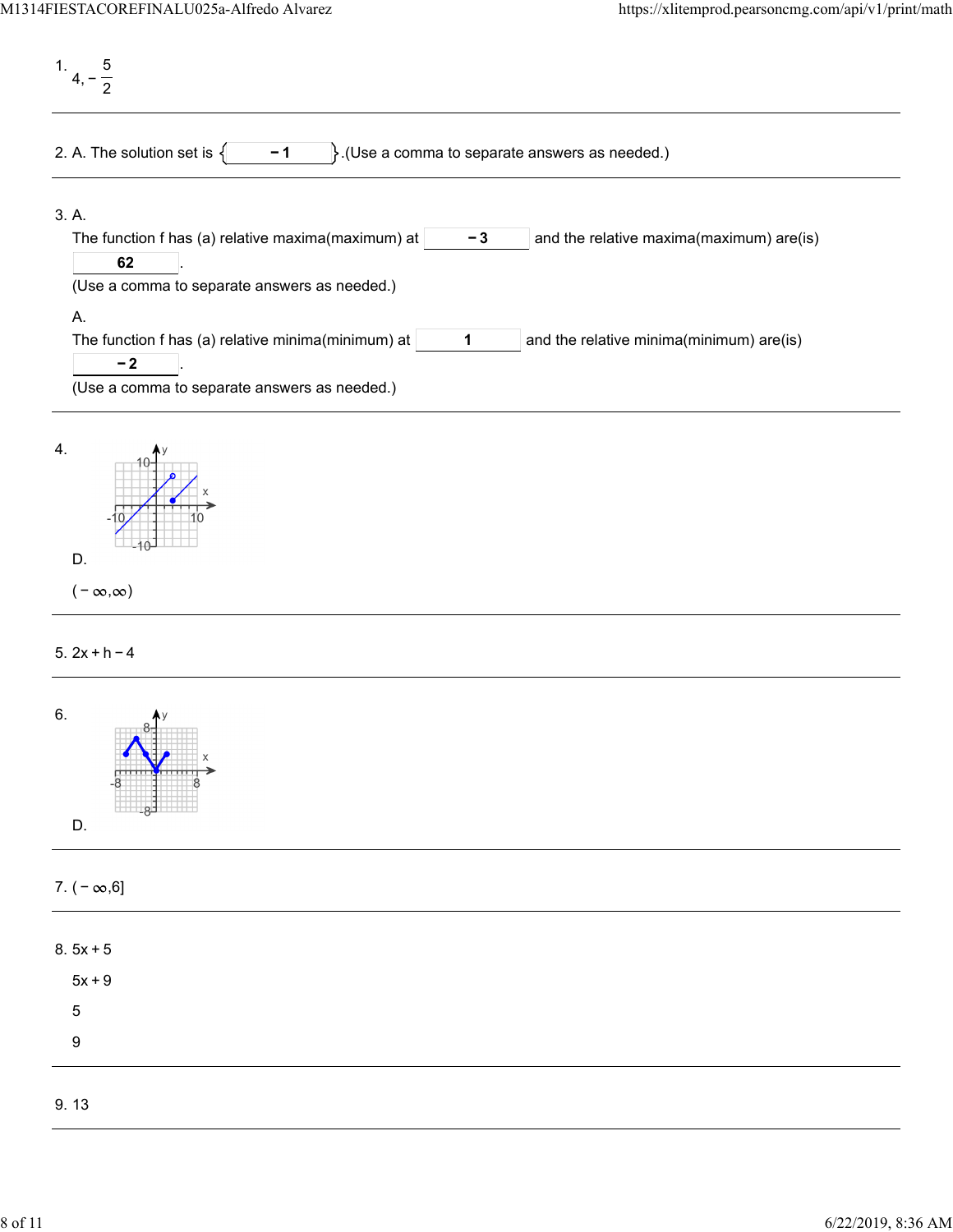10. (4,7)

11.  $(x + 2)^{2} + (y + 5)^{2} = 16$ 



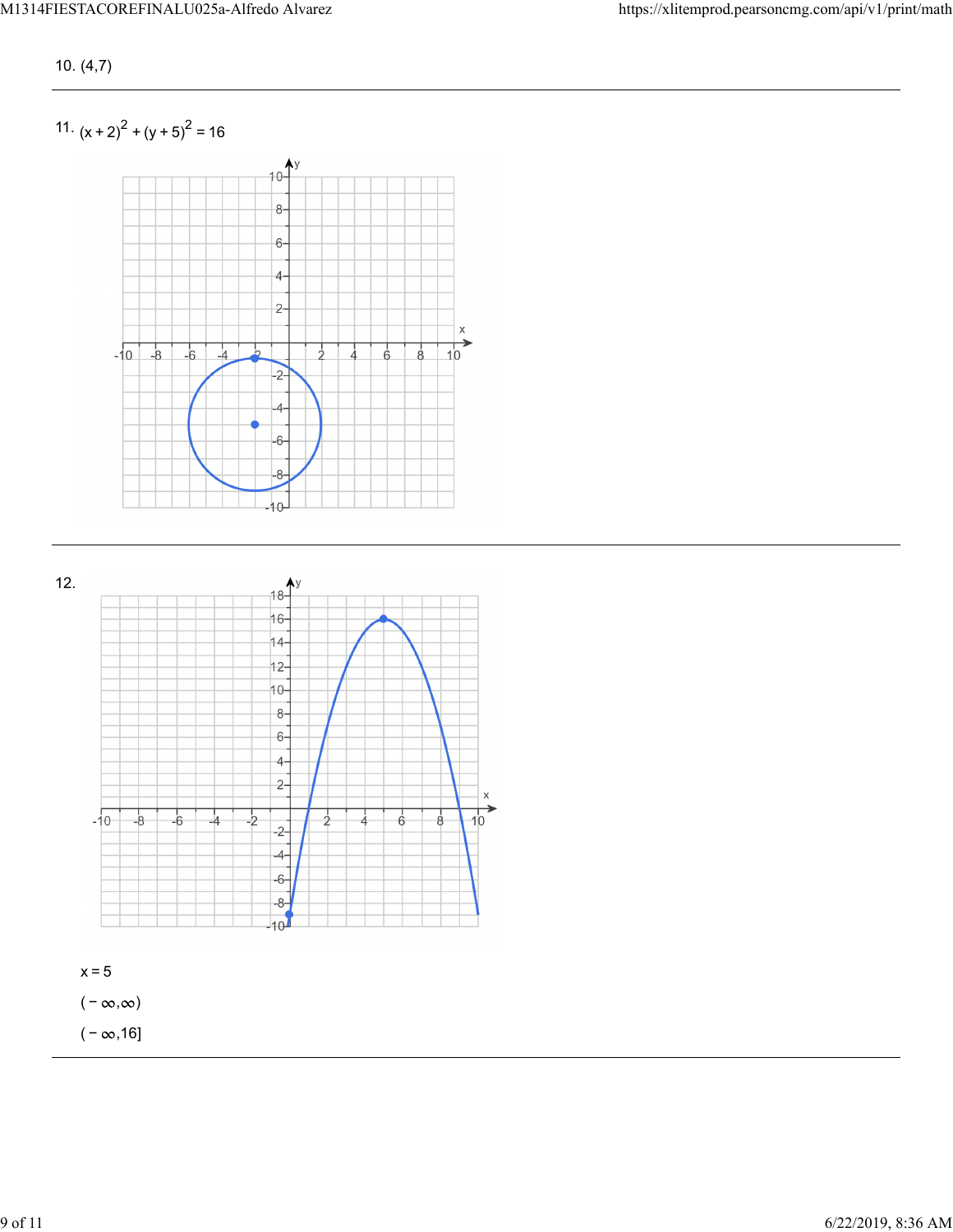| 13. (1) maximum                                                                                                                |
|--------------------------------------------------------------------------------------------------------------------------------|
| 74                                                                                                                             |
| $\overline{5}$                                                                                                                 |
| $(-\infty,\infty)$                                                                                                             |
| $(-\infty, 74]$                                                                                                                |
|                                                                                                                                |
| 14. $1, -1, 3, -3, 45, -45, 5, -5, 15, -15, 9, -9$                                                                             |
| $\sqrt{5}$                                                                                                                     |
| $5,3,-3$                                                                                                                       |
| 15. B. The vertical asymptote(s) is(are) $\vert x = 7, x = 0$<br>. There are no holes.                                         |
| 16. A. The horizontal asymptote is<br>(Type an equation.)<br>$y = 2$                                                           |
| 17. 5 In $x + \frac{1}{2}$ In $(x^2 + 1) - 2$ In $(x + 1)$                                                                     |
| 18.18                                                                                                                          |
| 19. A. The solution set is $\{$<br>$\}$ . (Simplify your answer. Use a comma to separate answers as needed.)<br>$\overline{7}$ |
| 20. A. The solution set is $\{$<br>$\}$ . (Simplify your answer. Use a comma to separate answers as needed.)<br>$\mathbf{2}$   |
| 21.6.9                                                                                                                         |
| 22. A.<br>$ \}$ . (Simplify your answers.)<br>There is one solution. The solution set is $\{()$<br>$-2$<br>$-1$<br>$-5$        |
| 23.1<br>$\overline{5}$                                                                                                         |
| $\frac{4}{11}$                                                                                                                 |
| $\frac{1}{2}$                                                                                                                  |
| $\frac{8}{13}$                                                                                                                 |